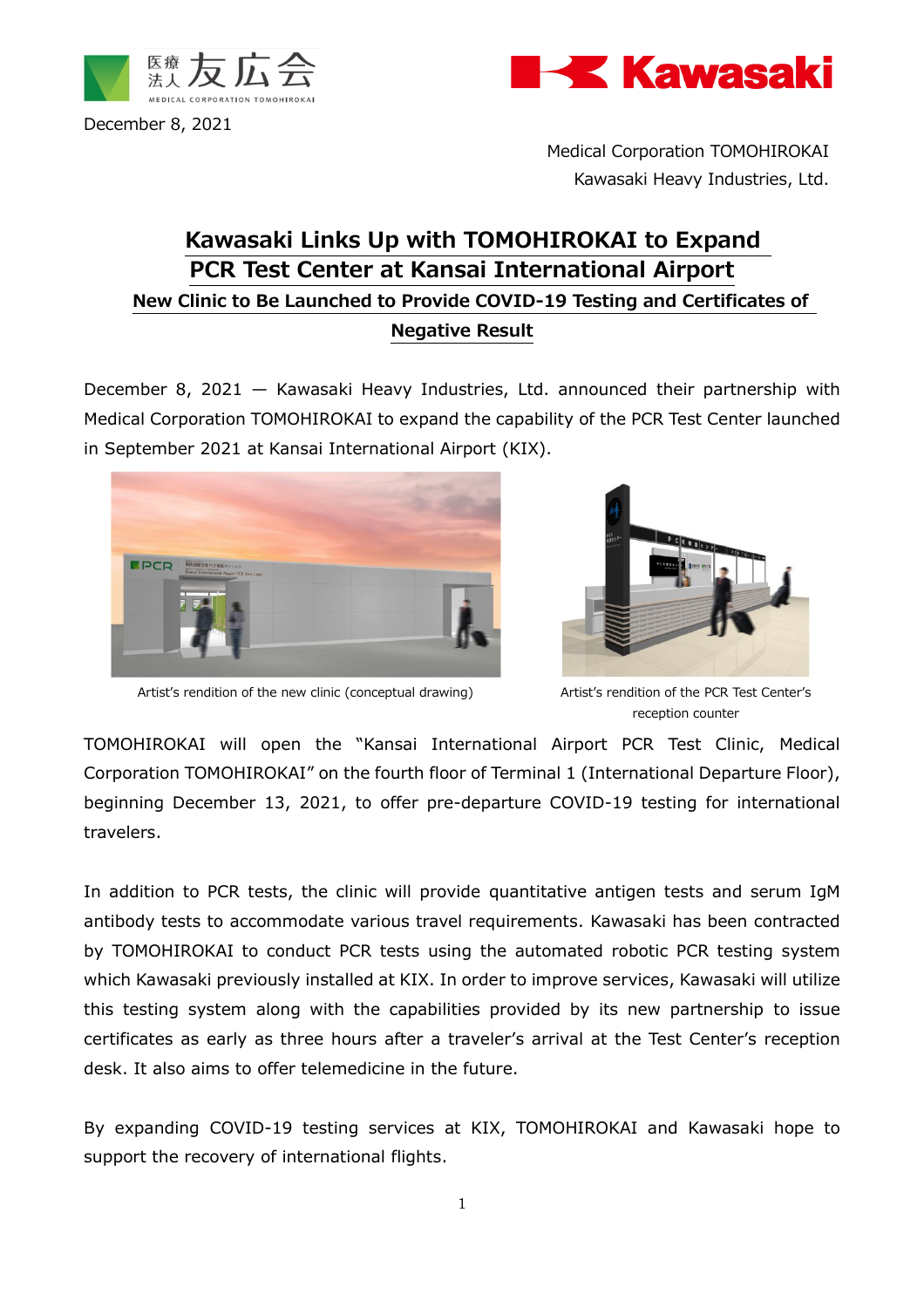## **1. Roles of TOMOHIROKAI and Kawasaki:**

**TOMOHIROKAI:** Quantitative antigen testing, serum IgM antibody testing, medical consultation (walk-in or online), specimen collection, definitive diagnoses, and issuance of Covid-19 certificate for international travel.

**Kawasaki:** PCR testing, contracted operation of the PCR Test Center, including taking reservations, running the reception desk, collecting testing fees, and notifying travelers of results.

| Name:                           | Kansai International Airport PCR Test Clinic, Medical Corporation TOMOHIROKAI                                                                                                                                                                                                                                                                                                                                                                                                                                                                                                                                                                                                                                                                                                                                              |
|---------------------------------|----------------------------------------------------------------------------------------------------------------------------------------------------------------------------------------------------------------------------------------------------------------------------------------------------------------------------------------------------------------------------------------------------------------------------------------------------------------------------------------------------------------------------------------------------------------------------------------------------------------------------------------------------------------------------------------------------------------------------------------------------------------------------------------------------------------------------|
| Testing<br>service<br>offerings | 1. Real-time PCR test: 22,000 yen (tax included)<br><b>Time required:</b> Reservation to result notification - As early as 3 hours to receive<br>results.<br><b>Sample type:</b> Nasal swab (taken by a nurse at the clinic) or self-sampled saliva<br>2. Quantitative antigen test: 11,000 yen (tax included)<br><b>Time required:</b> Reservation to result notification - As early as 90 minutes to<br>receive results.<br><b>Sample type:</b> Nasal swab (taken by a nurse at the clinic)<br>3. Serum IgM antibody test: 11,000 yen (tax included)<br><b>Time required:</b> Reservation to result notification - As early as 90 minutes to<br>receive result.<br><b>Sample type:</b> Blood (taken by a nurse at the clinic)<br>Note: The clinic is currently preparing to be registered as a testing facility with the |
|                                 | Embassy of the People's Republic of China in Japan and the Consulate-General of<br>the People's Republic of China. Therefore, results certificates cannot be used for<br>entry to China.                                                                                                                                                                                                                                                                                                                                                                                                                                                                                                                                                                                                                                   |
|                                 | <b>Notes</b><br>• Service fee covers examination and certificate<br>• Payment method: Credit card only (no cash accepted)<br>. Not covered by health insurance                                                                                                                                                                                                                                                                                                                                                                                                                                                                                                                                                                                                                                                             |

## **2. Outline of the facility**